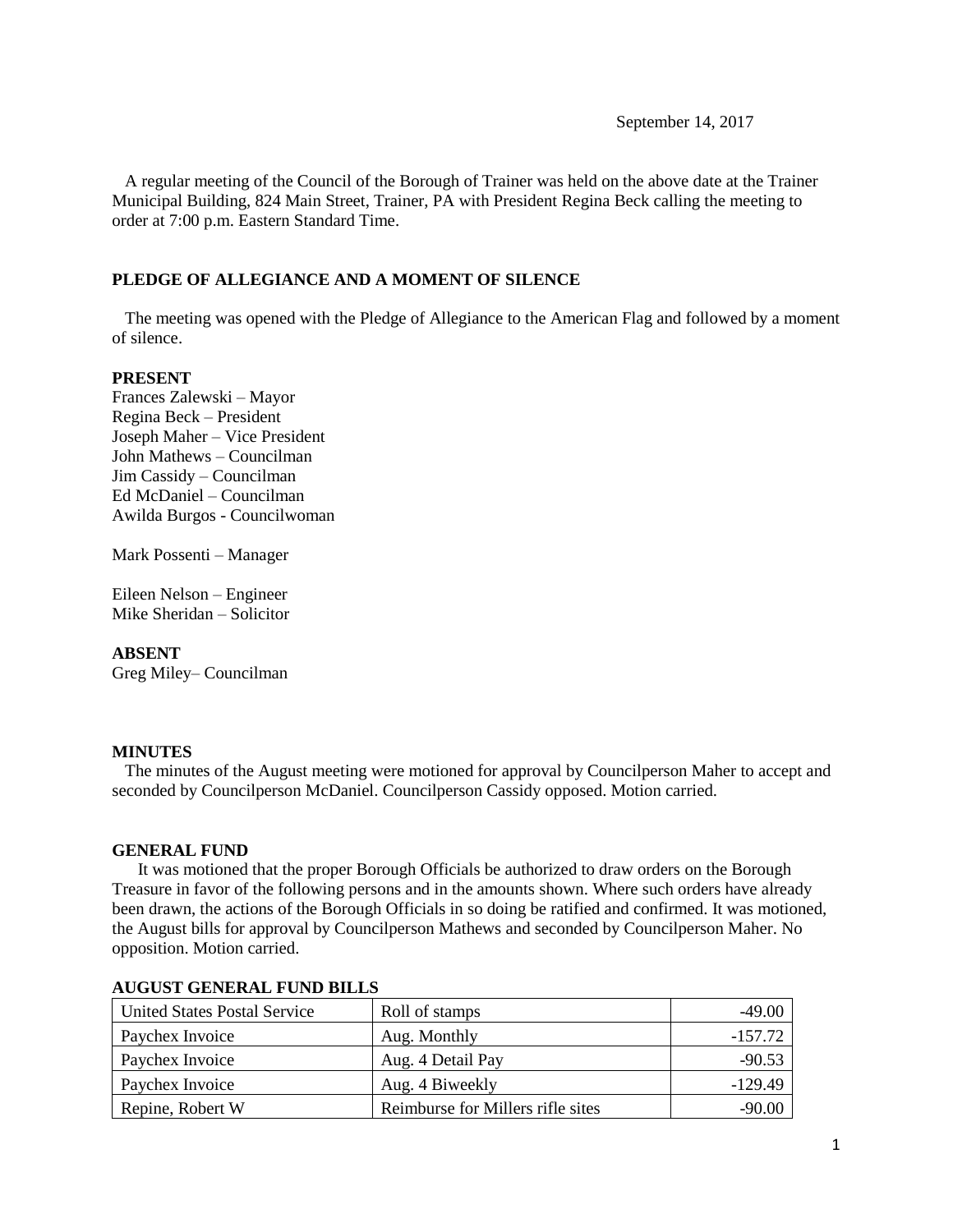| Jennifer Frazier                    | <b>Reimburse for Summer Events</b>   | $-56.14$     |
|-------------------------------------|--------------------------------------|--------------|
| #1 Car Wash Inc.                    | Clean Police Vehicles July           | $-200.00$    |
| <b>TD Card Services</b>             | QB, Web, Sewer machine repair        | $-209.22$    |
| <b>Comcast Cable</b>                | Municipal Bldg                       | $-287.38$    |
| <b>Comcast Cable</b>                | <b>Community Center</b>              | $-78.50$     |
| <b>Staples Advantage</b>            | Office supplies                      | $-172.13$    |
| Sunoco - SunTrak                    | Police vehicle fuel                  | $-1,845.33$  |
| Witmer Public Safety Group          | Police equipment                     | $-234.62$    |
| Wayne Radio & TV Service            | Police radios, lights                | $-540.00$    |
| Red the Uniform Tailor              | Police uniforms                      | $-160.36$    |
| <b>DCIU</b>                         | <b>Health Benefits</b>               | $-23,643.94$ |
| Motorist Life Insurance             | Life ins. Okolowski                  | $-688.75$    |
| <b>Stantec Consulting</b>           | <b>Professional Services</b>         | $-12,293.25$ |
| <b>Marcus Hook Borough</b>          | Fire Station July                    | $-1,106.87$  |
| <b>Marcus Hook Borough</b>          | Fire Truck July                      | $-17,218.23$ |
| 21st Century Media                  | <b>Advertising Zoning</b>            | $-251.98$    |
| Delcora                             | Sewer bill Municipal Bldg            | $-127.77$    |
| Delcora                             | Sewer bill Penna. Ave.               | $-109.25$    |
| Wilson of Wallingford               | Fuel Oil Highway Garage              | $-578.35$    |
| Home Depot                          | Park, hwy equipment, tools           | $-682.26$    |
| Polar Engraving                     | <b>Memorial Bricks</b>               | $-420.00$    |
| <b>Burke Landscape Supply</b>       | Hwy equipment repair                 | $-285.03$    |
| <b>Delaware County Solid Waste</b>  | <b>July Tipping Fees</b>             | $-3,086.82$  |
| Chester Water - Hydrants            | Hydrants                             | $-1,195.10$  |
| <b>PECO</b> Street Lighting         | <b>Street Lighting</b>               | $-1,992.54$  |
| PECO-Underpass Lighting             | <b>Underpass Lighting</b>            | $-30.62$     |
| PECO - Garage                       | <b>Hwy Garage</b>                    | $-40.50$     |
| PECO - Municipal Bldg.              | Municipal Bldg                       | $-815.33$    |
| PECO - Park                         | HJ Park                              | $-55.58$     |
| Pa One Call System, Inc.            | Monthly fax service                  | $-5.51$      |
| <b>United States Postal Service</b> | 3 large letters mailed               | $-5.25$      |
| Commonwealth of Pa                  | Pollution Reduction Plan 2018 - 2023 | $-500.00$    |
| <b>EVAH Party Rentals</b>           | <b>Community Day Moon Bounces</b>    | $-614.80$    |
| Red the Uniform Tailor              | Police uniforms                      | $-767.75$    |
| <b>Verizon Wireless</b>             | Wireless card reader Police          | $-86.24$     |
| J. Michael Sheridan, Esq.           | Professional Services                | $-1,165.00$  |
| <b>United Concordia</b>             | <b>Dental Coverage</b>               | $-1,495.77$  |
| Possenti Consulting, LLC            | Services July                        | $-1,575.00$  |
| <b>Integral Systems Corp</b>        | Computer maintenance/repair          | $-50.00$     |
| <b>Brocks</b> Fire                  | Extinguishers                        | $-100.00$    |
| Chester Water - Municipal           | Municipal Bldg                       | $-152.37$    |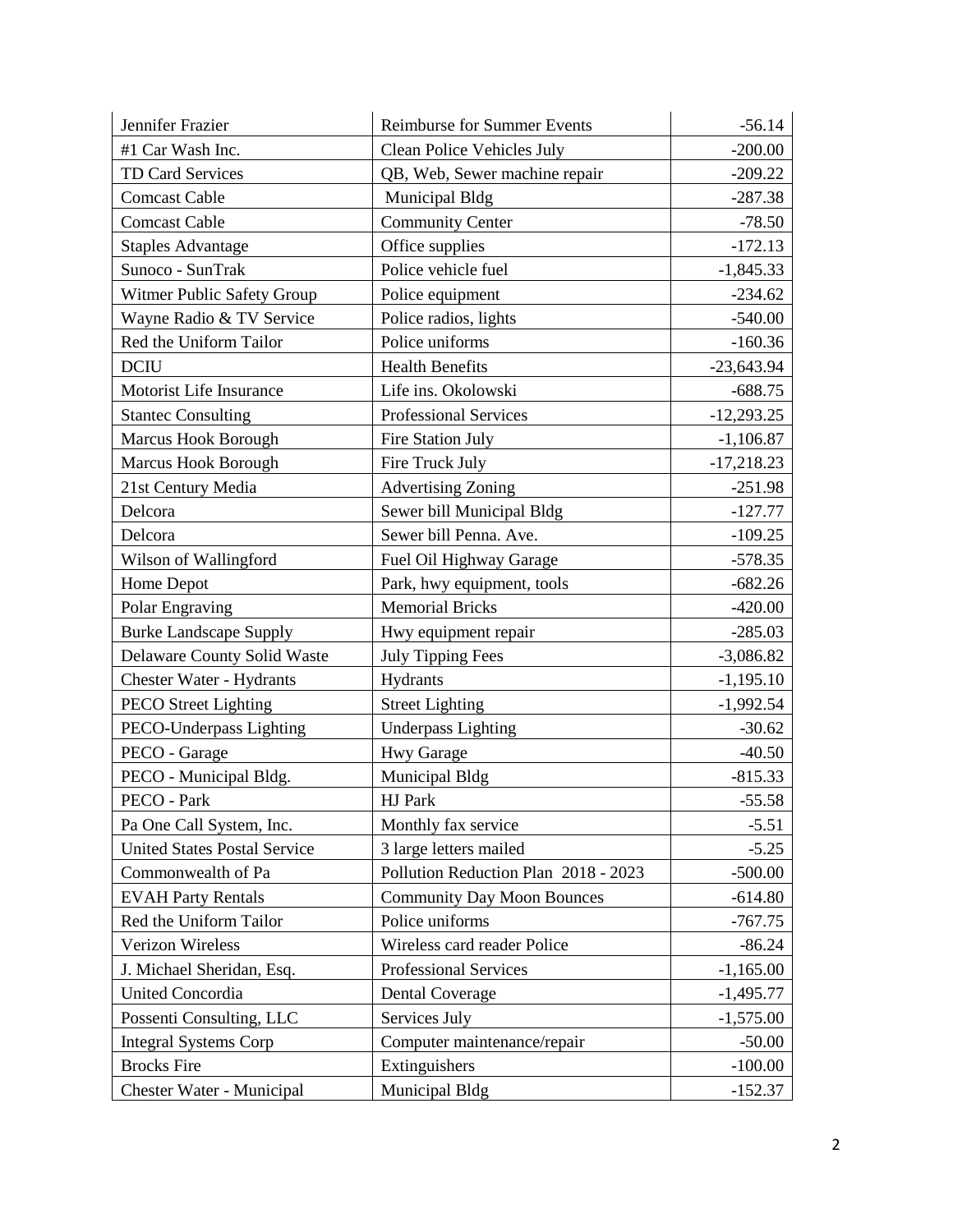| <b>Comcast Business</b>       | Phone VOIP                    | $-364.51$    |
|-------------------------------|-------------------------------|--------------|
| Talley's Garage & Towing      | <b>Police Vehicles</b>        | $-1,300.00$  |
| <b>Bette's Bounces</b>        | Rec Summer events Moon Bounce | $-342.49$    |
| Paychex Invoice               | Aug. 18 Biweekly              | $-129.49$    |
| Paychex Invoice               | Aug. 18 Detail                | $-90.53$     |
| <b>TD Card Services</b>       | QB, Web, Hwy tractor repair   | $-1,577.83$  |
| Arthur J. Gallagher           | Liability ins                 | $-350.00$    |
| Barbacane, Thornton & Co      | <b>Professional Services</b>  | $-1,125.00$  |
| <b>Marcus Hook Borough</b>    | <b>Fire Truck August</b>      | $-189.91$    |
| Marcus Hook Borough           | <b>Fire Station August</b>    | $-1,054.09$  |
| <b>B&amp;L</b> Disposal       | Trash disposal                | $-6,077.00$  |
| <b>Burke Landscape Supply</b> | Hwy equipment repair          | $-87.54$     |
| Delco Alarm System            | Highway garage alarm          | $-130.50$    |
| <b>Cutting Edge Glass Co</b>  | window repair                 | $-206.70$    |
| Chester Water - HJP           | HJ Park                       | $-22.97$     |
| <b>Comcast Cable</b>          | Cable services                | $-297.01$    |
| <b>Staples Advantage</b>      | Office supplies               | $-69.98$     |
| Red the Uniform Tailor        | Police uniforms               | $-195.62$    |
| Nextel                        | Cell phones July              | $-140.47$    |
| Spirit Media Group, Inc.      | <b>Public Notices</b>         | $-291.00$    |
| James H McKay                 | NAPA Tire plug                | $-11.50$     |
|                               |                               | $-89,494.42$ |

### **PAYROLL ACCOUNT**

 It was motioned by Councilperson Burgos and seconded by Councilperson Maher that Payroll for the month of August is paid. No opposition. Motion carried.

## **AUGUST PAYROLL FOR ALL EMPLOYEES**

 Total payroll for the month of August \$77,510.80 Payroll includes reimbursable Police Detail

#### **LIQUID FUEL BILLS**

Liquid Fuel Bills for the month of August meeting were motioned for approval by Councilperson Mathews and seconded by Councilperson McDaniel. No opposition. Motion carried.

#### **AUGUST LIQUID FUEL BILLS**

| Mauger & Co. | Hwy fuel                | $-296.96$ |
|--------------|-------------------------|-----------|
| PECO         | <b>Traffic Lighting</b> | $-278.82$ |
|              |                         | $-575.78$ |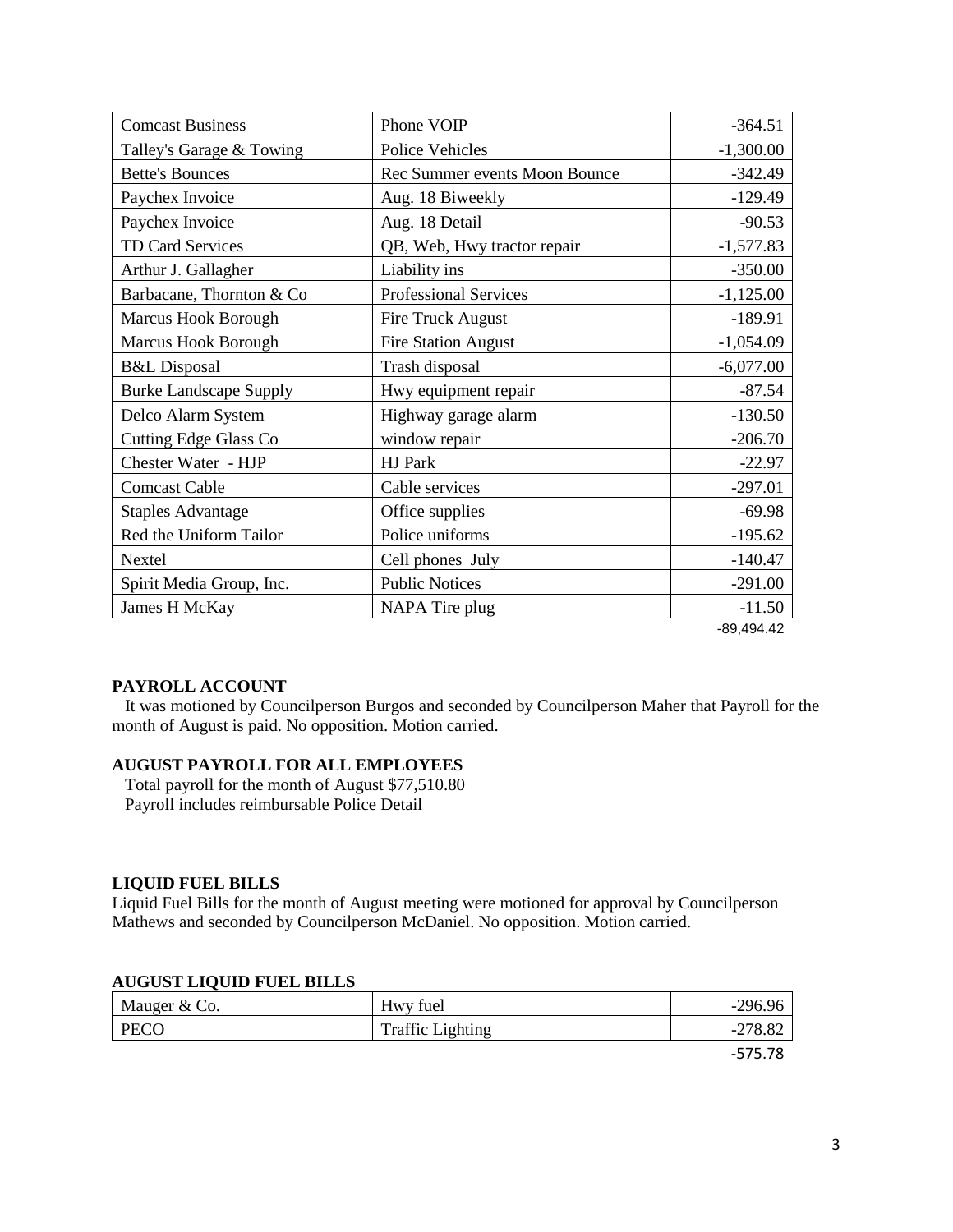### **COMMUNITY CENTER BILLS**

 Community Center Bills for August meeting were motioned for approval by Councilperson Cassidy to accept and seconded by Councilperson Mathews. No opposition. Motion carried.

| <b>Chester Water Authority</b> | CC Water         | $-77.79$  |
|--------------------------------|------------------|-----------|
| Delcora                        | CC Sewer         | $-289.82$ |
| PECO electric                  | CC Electric      | $-130.83$ |
| PECO gas                       | CC Gas/Electric  | $-309.45$ |
| Banta's Bestway Trash Removal  | Dumpster removal | $-60.00$  |
|                                |                  | -867.89   |

### **AUGUST COMMUNITY CENTER BILLS**

#### **PERMITS & LICENSE**

The Permits of the August meeting were motioned for approval by Councilperson Cassidy and seconded by Councilperson Mathews. No opposition. Motion carried.

## **PERMITS & LICENSE – AUGUST**

| 2 Building permits            | \$202.00   |
|-------------------------------|------------|
| 0 Contractor license          | \$0        |
| 25 C/O Applications           | \$2500.00  |
| 1 Plumbing permits            | \$149.00   |
| 0 Electrical permits          | \$0        |
| 1 Zoning                      | \$50.00    |
| 1 Other Permits/License       | \$20.00    |
| Amount turned over to Borough | \$2,921.00 |

#### **CHESTER WATER AUTHORITY**

0 - Street Openings

Amount turned over to Borough \$0

### **PECO**

 0 – Street Openings Amount turned over to Borough \$0

#### **DELCORA**

0 – Permits Amount turned over to Borough \$0

#### **CORRESPONDENCE**

 It was motioned by Councilperson Maher and seconded by Councilperson Cassidy that the correspondence for August be accepted and any necessary action taken. No opposition. Motion carried.

### **AUGUST CORRESPONDENCE**

• Received from Keystone an electronic deposits in the amount of \$199,853.30 August EIT distribution.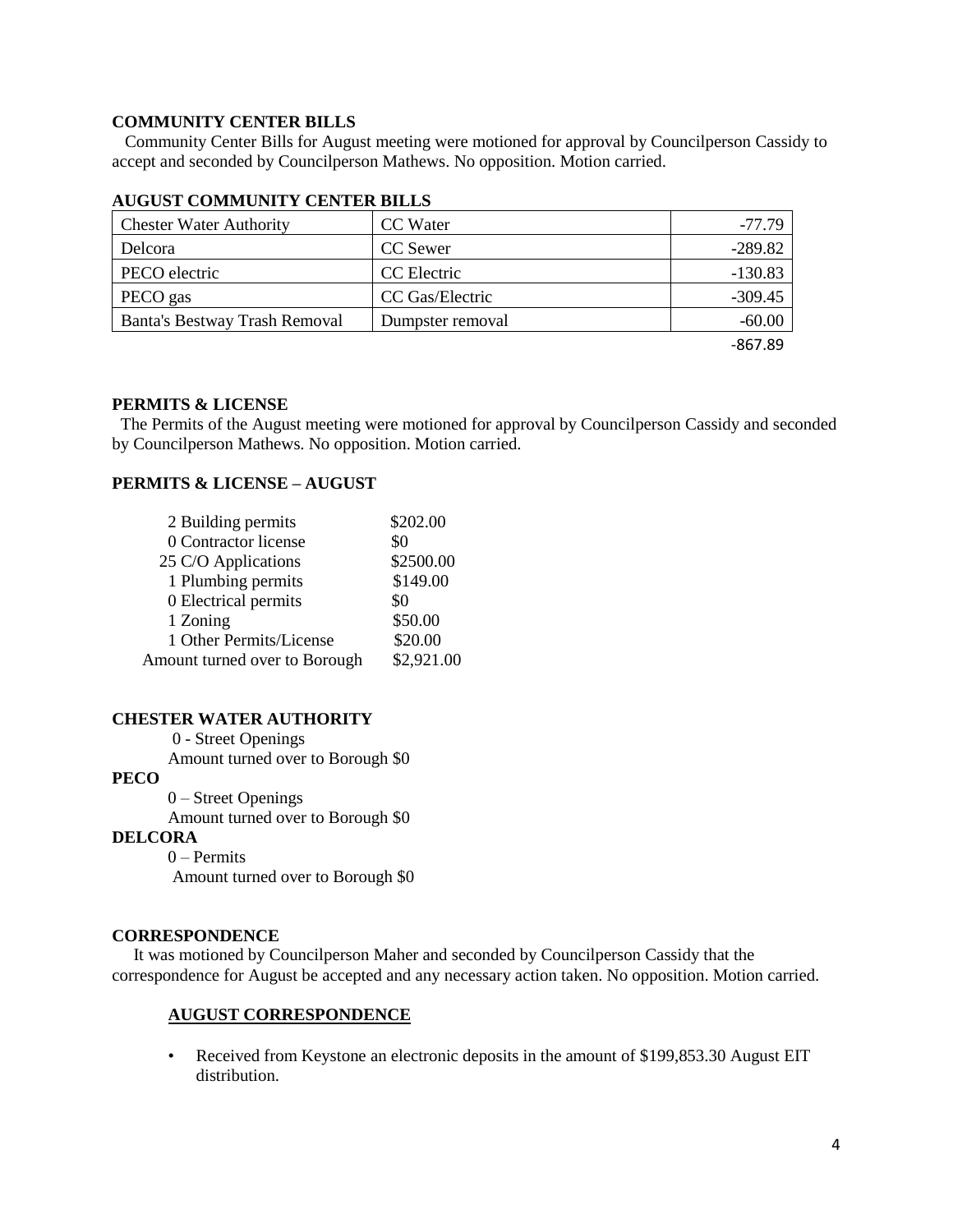- Received from Keystone an electronic deposits in the amount of \$14,719.53 August LST distribution.
- Received from Delaware County Tax Claim Monthly for July and a check in the amount of \$5,396.48.
- Received from Delaware County Monthly Deed Reconciliation for August and a check in the amount of \$551.25.
- Received from Delaware County August Monthly Transfer Report.
- Received from DEP a copy of a letter dated August 23, 2017 sent to Monroe in regards to Site Characterization.
- Received from DEP Liquid Fuels estimated tax for 2018 in the amount of \$50,036.92.
- Received from NPDES information for Stormwater inspection training.
- Received from Remediation Management Services a letter dated September 7, 2017 in regards to PADEP Act2 Vapor Intrusion for Refinery.

#### **QUESTIONS AND COMMENTS FROM AUDIENCE ON CORRESPONDENCE** None

# **ANY MATTERS THAT NEED COUNCILMANIC ACTION**

Certified to the Governing body this day, the 2018 MMO for the Non-Uniform Pension. Council, by motion accepted to pay the obligation amount of \$10,090.0.

# **COMMITTEE REPORTS**

### **MAYOR**

Mayor Zalewski reported:

- Swore in Part-Time Police officer Themis Speis
- Announce the upcoming 2019 Centennial

After the adoption of Ordinance 759 Nealy Blvd. Deed Dedication, Mayor Zalewski presented Mrs. Nealy with a street sign in honor of her husband, the late Mr. Nealy, for whom the Blvd. was dedicated.

# **\*POLICE CHIEF –** No report

# **MANAGER**

Mark Possenti:

- Pre-negotiation for Police contract is set for Tues. Sept.  $19<sup>th</sup>$  at 9:00 and Wednesday the  $20<sup>th</sup>$  we will meet with FOP rep Chupein. A meeting is scheduled for Friday Set. 22<sup>nd</sup> with Ed McDaniel and property investors.
- New rep for Peco will be Joe Blackburn. We need to give him real estate info for Peco's real estate department to look into Baker St. property to possibly build on the property.
- Waiting on response to the DCNR Grant.

## **FINANCE**

Councilman Maher: No report.

### **MUNICIPAL BUILDING/RECREATION**

Councilman Mathews:

Only received two estimates for the Municipal Building roof. Coale roofing - \$10,140.00 and AA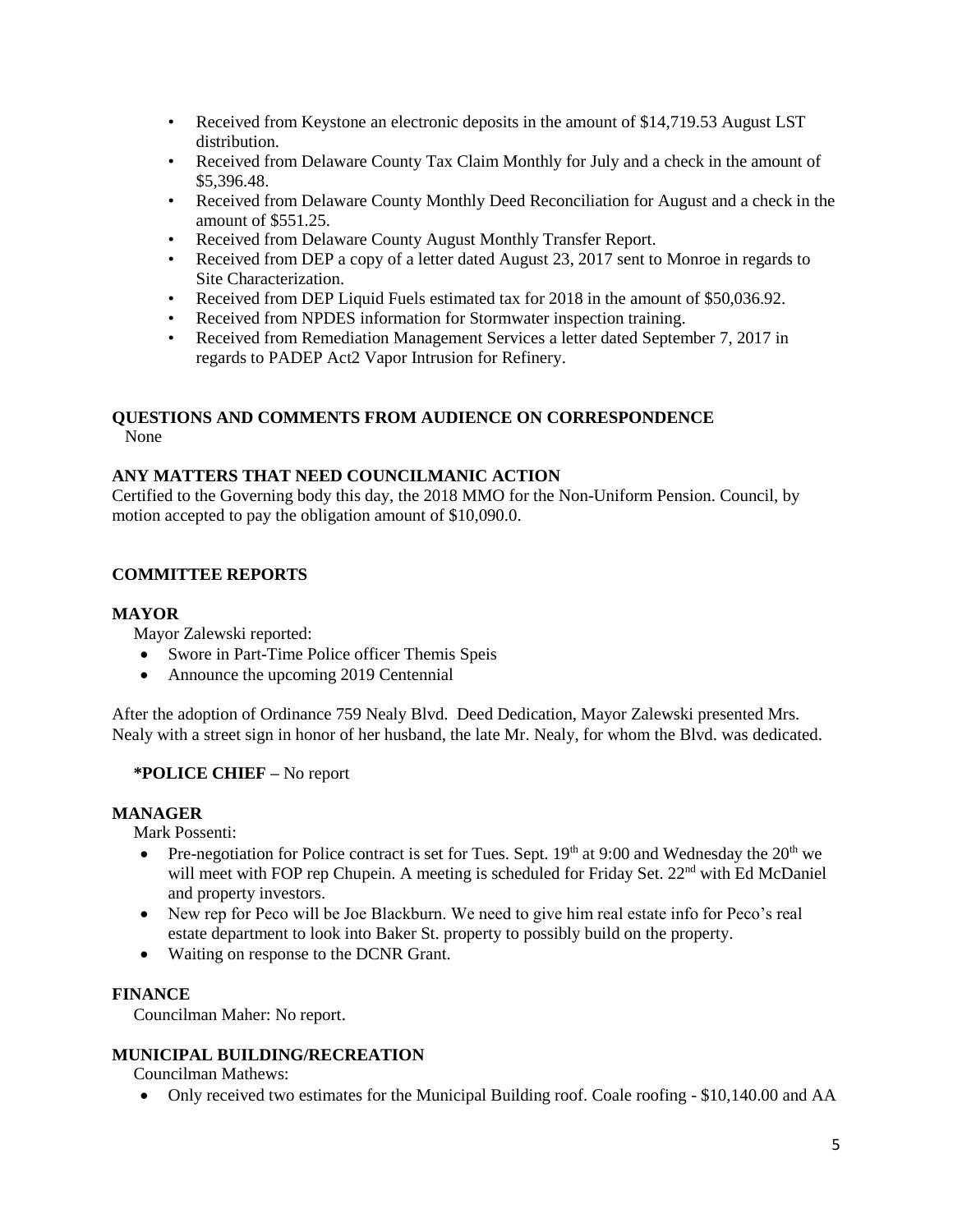West - \$21,900.00. Need a motion to award contract to Coale Roofing. Half payment is required the first day of the job and the balance to be paid upon completion.

• Community Day is September  $23<sup>rd</sup>$ .

### **FIRE/PARKS/ENVIRONMENT**

Councilman Cassidy:

Welcome to Trainer's September Council meeting.

Summer is over and school has begun, please be careful. Do not pass a bus that has the flashing lights on. I see this a couple times a week.

Parks and playgrounds are still getting used and that is a good thing.

Still waiting on word on the grant for trees in Johnson's Park. I see there are more trees in question for safety. If using the park, please do not allow anyone to climb the trees. I know trees are a magnet for some young kids but this could be dangerous. If you see any trees that may be questionable, please let someone from the Borough know. We will take the appropriate action.

Due to the recent hurricane in Florida, our Memorial Bricks are being delayed. As of this morning the company that prints them still has no power.

As you have heard or will hear, the Borough has several activities planned for the up and coming months. Please come out and enjoy yourselves at these events.

Many of you have gotten a letter from Delcora in reference to your sewer account. If you compared your last two bills you will notice that they are both the same amounts. This is because the information Delcora received from Chester Water Authority was a duplicate from the last time. Many of our bills will be higher or lower next time unless you call Delcora and ask how much the difference is and make a payment in that amount. Personally my difference is about \$40 and I will make this payment so my next sewer bill will not be as high. Also on a sadder note, there are many property owners who are way behind in their sewer bills and as you know the balance of the sewer repair cost will have to come from those who do pay their bills or may extend the payment date.

On the local job front, since school is now in session, there are several job openings available. "As seen on TV" Target is hiring for temporary Holiday help. Some of these jobs could be permanent. Wendy's, Arby's, Acme and Giant are also hiring as is the Fire Department. This is the best job available. If you need an application, please let me know and I can assist you and get it to the right people.

The monthly fire report for August as follows: Total Alarms 22 10 Hrs 9Min in service, 58 Total man hours, 1Hr 30Min pump operated, 8 structure fires, 7 non-structure fires, 0 accidents, 1 hazardous conditions, 6 Mutual Aids

### **PUBLIC SAFETY/BOH**

 President Beck read May Code Enforcement report as follows: issued 5 building permits, 0 Contractor licenses, 3 C/O's, 0 zoning permits and numerous BOH and property maintenance complaints being handled. Numerous notices sent out for TV's, etc.

Councilman Cassidy stated a mattress has been on the property at 4300 Townshipline Rd.

### **COMMUNITY OUTREACH/NEWSLETTERS**

Councilwoman Burgos: No report

## **COMMUNITY REDEVELOPMENT**

Councilman Ed McDaniel:

• Advised parents and neighbors on  $13<sup>th</sup>$  St. about young unsupervised children playing in the street. A child is going to get hit by a car.

### **HIGHWAY/STREET LIGHTS**

Councilman Miley was absent.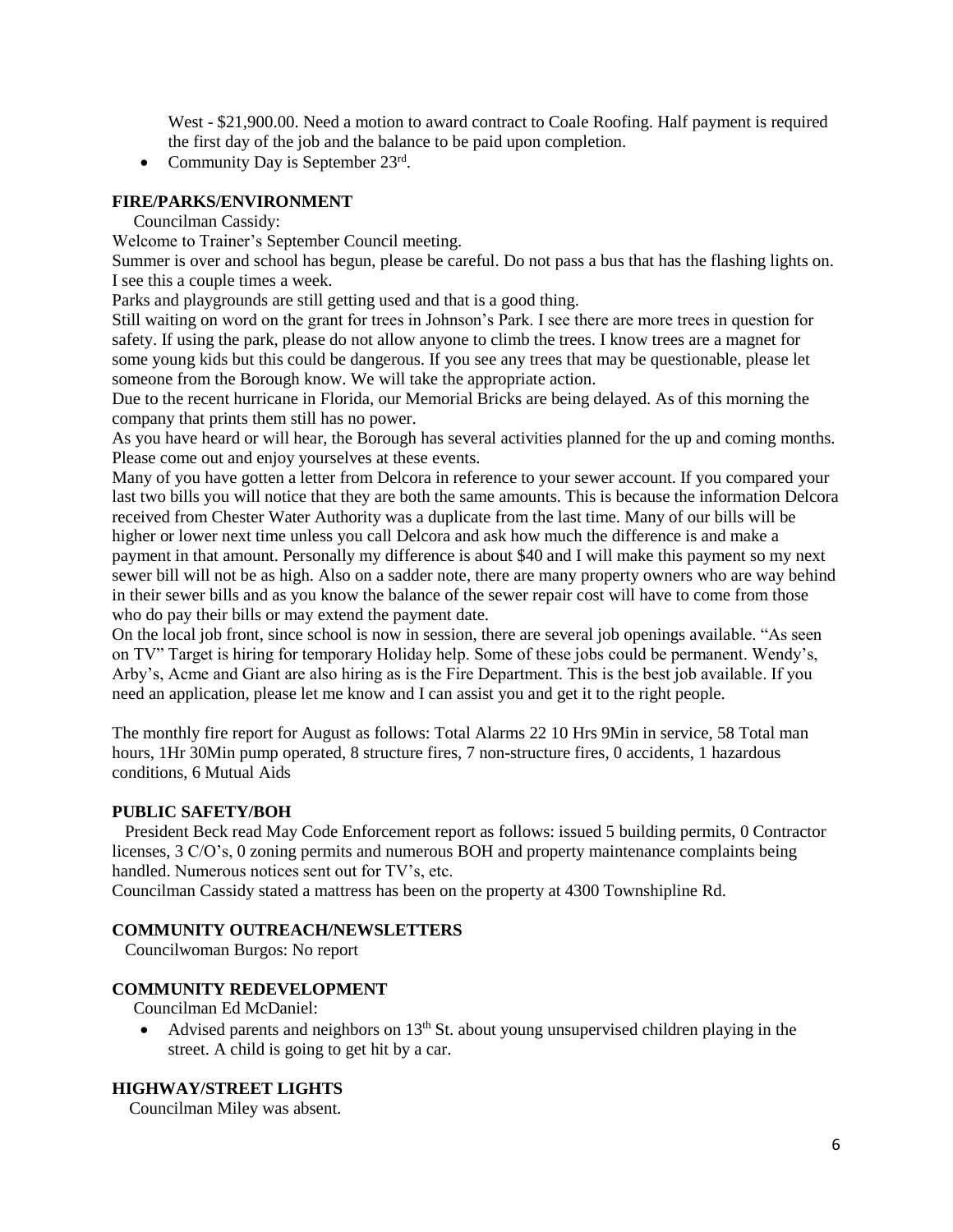## **CODE ENFORCEMENT OFFICER**

Nothing to report.

### **TAX COLLECTOR**

Mark Possenti read the monthly report for August as follows: Total uncollected as of 8/31 is \$131,470.78. Total collected as of 8/31 is \$673.49 Total outstanding bills are 173. Need a motion to authorize a transfer to the General Fund.

### **SCHOOL BOARD DIRECTOR**

Mary Magaw: Absent

### **MONROE ENERGY**

Adam Gattuso stated Monroe facilities were able to assist with hurricane disasters.

## **ENGINEER**

Eileen Nelson:

- MS4 Application is being sent in tomorrow, there were no public comments submitted.
- Need a motion to authorize payment to AF Damon in the amount of \$72,585.00 upon completion of sealing the road.

**Engineer's Report** Attached

### **SOLICITOR**

Mike Sheridan stated:

- Need a Motion to adopt Ordinance 759 Nealy Blvd. Deed Dedication subject to the conditions and contingent upon the title search.
- Motion to approve payment to Justice Rescue in the amount of \$18,975.00 for services rendered in full through June 2018.
- Recommendation to do a cost comparison of animal control service with Chester County, who breached the contract and to possibly recoup some expenses incurred due to the breach while still under contract with Chester Co. SPCA.
- Motion to approve medical reimbursement for Sgt. Ostan up to but not exceeding 170.00.

### **ORDINANCES**

• Motion was made by Councilperson Cassidy to adopt Ordinance 759 Deed Dedication of Nealy Blvd. contingent upon the title search still in progress and seconded by Councilperson Mathews. No opposition. Motion carried.

### **RESOLUTIONS**

• None

### **OTHER ACTION ITEMS**

- Motion was made by Councilperson Maher to accept the 2018 MMO Obligation for Non-Uniform in the amount of \$10,090.00 and seconded by Councilperson Cassidy. No opposition. Motion carried.
- Motion was made by Councilperson Cassidy to accept the estimate and contract from Coale Roofing in the amount of \$10,140.00 for Municipal Building roof and seconded by Councilperson Burgos. No